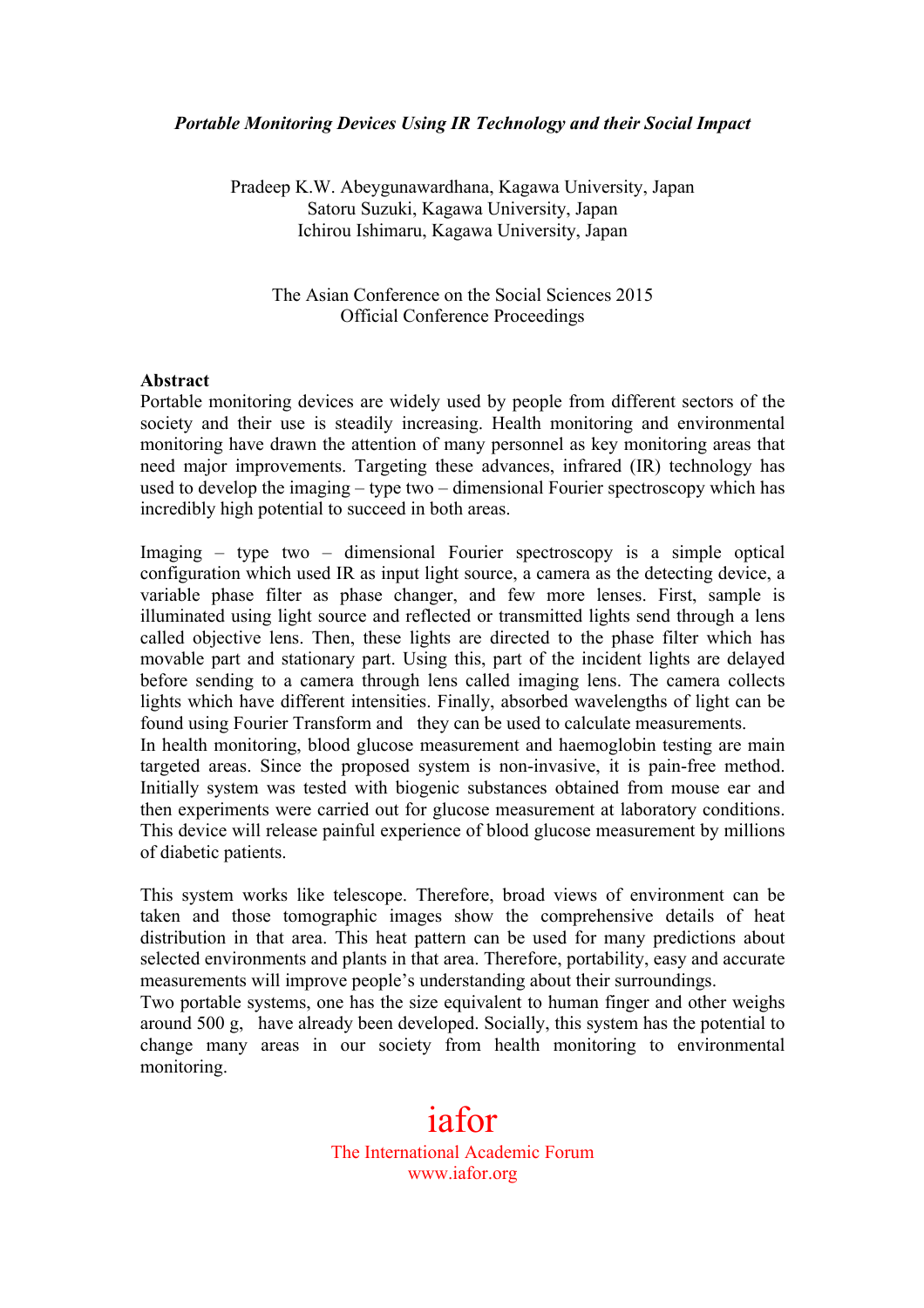#### **Introduction**

In the daily living space, measurement of the biological-substance distributions such as sebum can be realized by the proposed method of imaging-type 2-dimensional Fourier spectroscopy [1]. The proposed method is a near-common-path phase-shift interferometer, has the strong robustness for mechanical vibrations. So, the spectrometer can be produced as very simple optical configuration without antivibration mechanism. Therefore, the spectrometer's size can be controlled under the 50\*50mm and the weight is only about 200 grams. Moreover, the phase shifter is a core part of the spectrometer, and it is constructed by the low-price bimorph type long stroke actuator which is depending on the vibration control of the piezoceramic in proposed method. It is appropriate as the actuator of the phase shifter from the evaluation results of the actuator straightness and position accuracy. As we know, the Fourier spectroscopy has high light utilization efficiency. Additionally, in proposed method we do not use optical part to limit the field angle, which is different about the conventional FT-IR. So, the light utilization efficiency is higher than FT-IR. Therefore, the low price microbolometer can be used in the optics as the imaging sensor. From the above reasons, the low-price, compact and high portability spectrometer can be produced using the proposed method. Furthermore, take advantage of the 2-dimensional spectral imaging which can be obtained by the proposed method. As another mid-infrared Fourier spectroscopy's characteristics, the measurement targets are not need be illuminated. Because of the radiation heat which emitted from the measurement targets can be used as the source light. So, the widefield view and omnidirectional spectroscopic images can be obtained, if a hyperboloidal mirror is installed as the objective lens [2].

In this report, the principle of the proposed method was explained in the second chapter. In the third chapter, the high performance evaluations of the portable spectroscopy apparatus have been discussed by using the CO2 laser spectroscopy results in the mid-infrared region. In the fourth chapter, the phase shift correction method was explained. At the end, we demonstrated the feasibility of the mid-infrared imaging of whole human faces without active illuminations.

# **Imaging-type 2-dimensional fourier spectroscopy**

Figure 1 shows the schematic optical diagram of the imaging-type 2-dimensional Fourier spectroscopy. That is a near-common-path phase-shift interferometer where a phase shifter, known as variable phase filter has been installed at the optical Fourier transform plane. The variable phase-shifter has two mirrors. One is the movable mirror which is actuated by bimorph type piezoceramic and the other is the fixed mirror. The arbitrary phase difference can be given to the half of the light flux by the variable phase filter.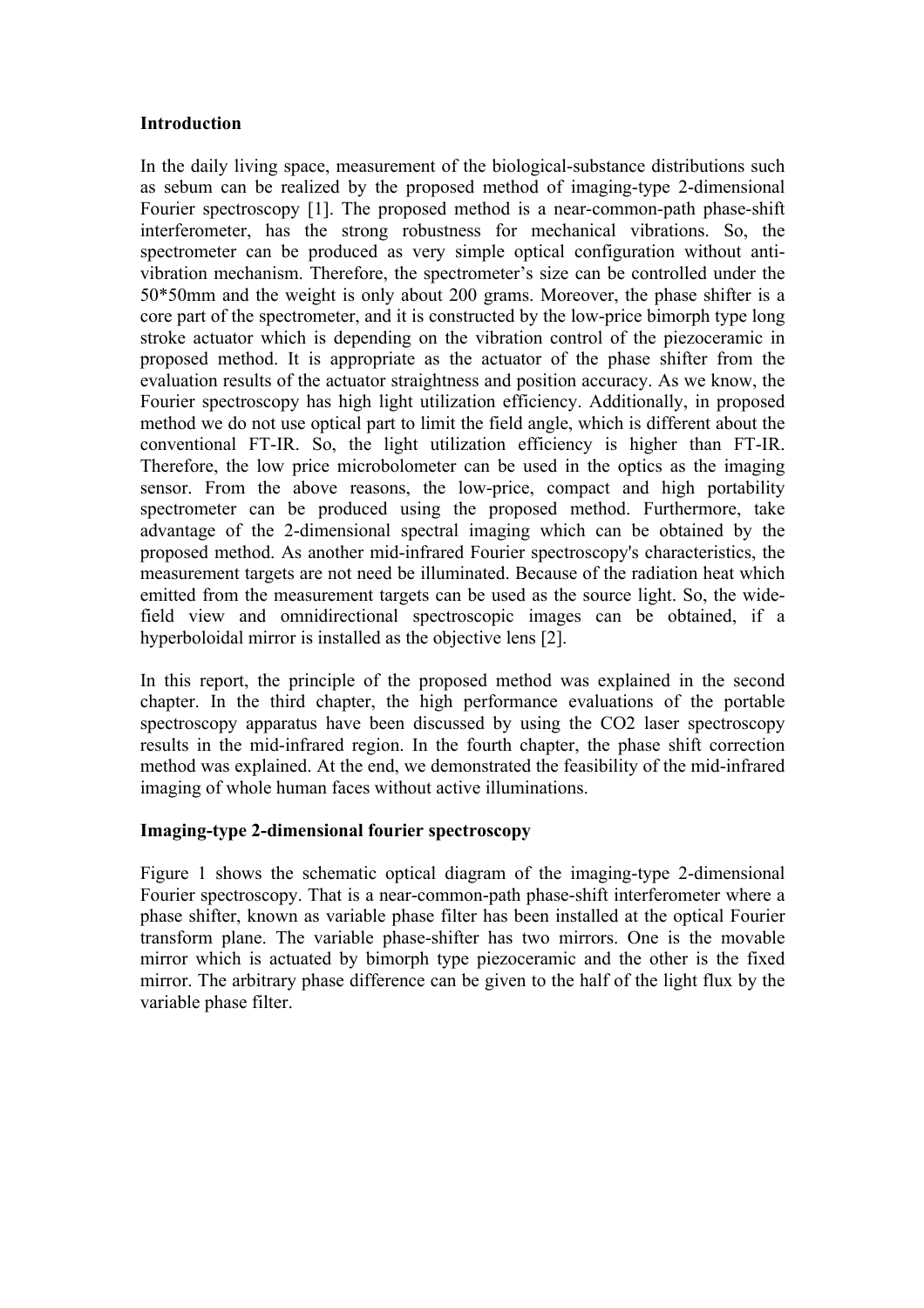

Figure 1. The schematic optical diagram of the imaging-type 2-dimensional Fourier spectroscopy

The radiation heat which emitted from the measurement targets is collimated by the objective lens; the collimated rays are reflected by the variable phase filter which is installed on the optical Fourier plane at 45 degrees. Then the reflected rays are imaged on the mid-infrared 2 dimensional array sensor which is installed on the image plane by imaging lens. The interference-intensity-changes which are interferogram can be obtained at every pixel by the mid-infrared 2 dimensional array sensor.

The variable phase-shifter gives an arbitrary phase difference at a half flux of climated objective rays. As an initial condition, the phases of every ray emitted from single bright points are equal and form the bright interference image. If half wavelength phase-difference is given to the half flux of objective beams, two fluxes are interfered each other on imaging plane and weaken each other as interference phenomenon. In this case, the intensity of formed points becomes to be low. And then, if single wavelength difference is added to the half flux of objective beams, two half fluxes are strengthen and form bright-points with high intensity. If we use monochromatic light as a light source, the simple cosine waveform of interferenceintensity changes is observed in accordance with the amount of phase-shift value. For spectroscopy, we use the polychromatic light as a light source. For long wavelength components, cyclic changes of interference intensity become to be low frequency. Intensities of short wavelength components changes with high frequency. Sum of these multiple-cyclic interference-intensity-changes form the interferogram at every pixels simultaneously. As mentioned previously, because the interferogram consists of multi-frequency waveform, we can acquire the relative intensities at each frequency analysis by mathematical Fourier transform algorithm. As we know, the conventional Fourier spectroscopy, we can convert into spectroscopic characteristics which are the relative intensities at each wavelength by inverted value of frequency.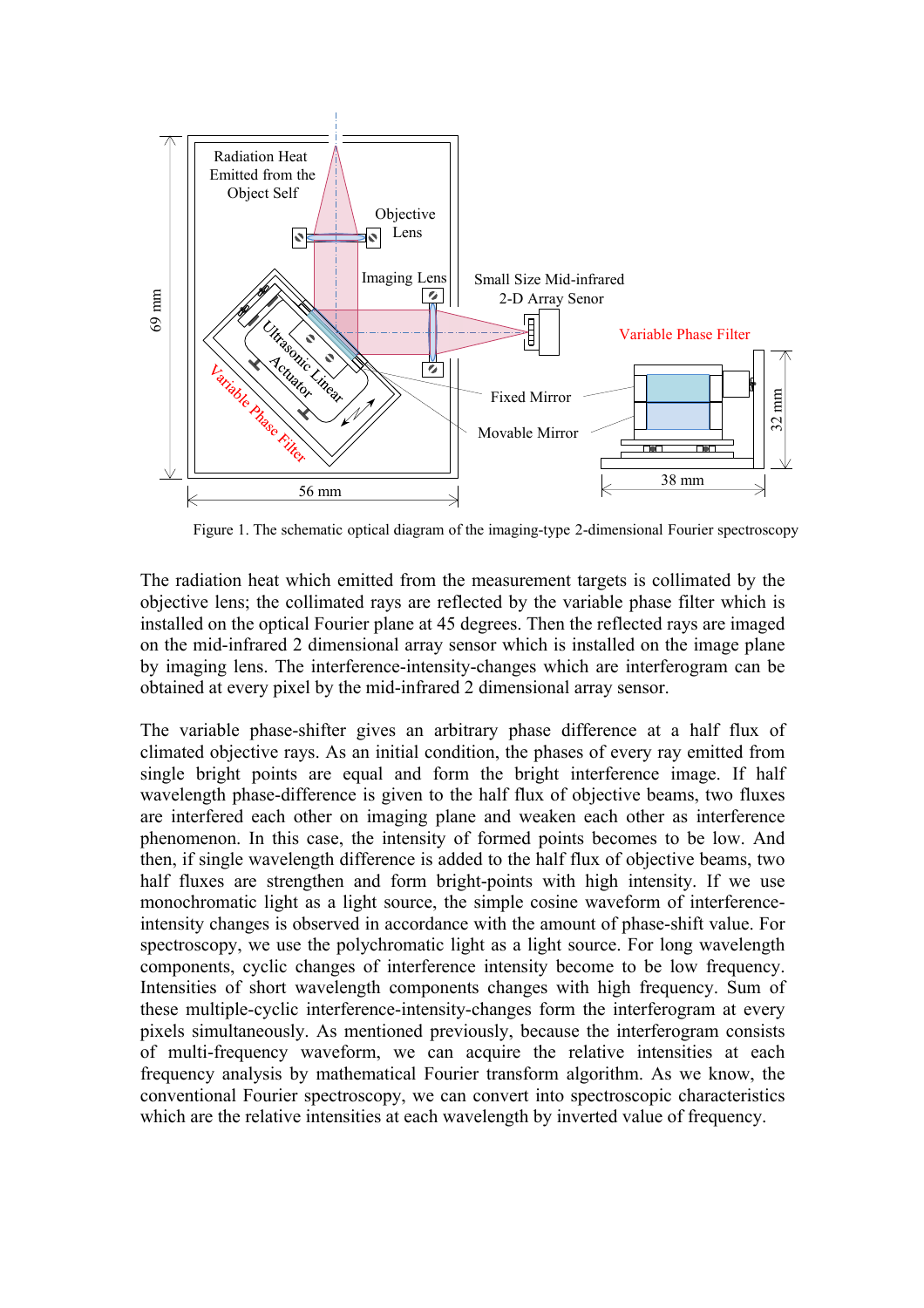### **General idea of the interferogram-generation by the spatial phase-shift**

In this section, we explain the concept of the interferogram generation by the spatial phase-shift. The interferogram is formed with the interference phenomena of the multiple wavelengths. First, we describe the spatial-phase-shift interference phenomenon of the monochromatic light. In this case, the interference fringe is formed as the periodical change of the imaging intensity.



The graph (a), (b), (c) in the figure 2 show the example of the imaging-intensity changes. The graph (a) shows the interference fringe of the long wavelength component. And the graph (b) illustrates the intensity distribution of the middle wavelength light. The graph (c) is the case of the short wavelength. The interferogram is the synthesized waveform that is formed as the summation of these multiple waveforms. In these graphs, the broken line points the initial condition with the nophase difference. Because the phase-difference is zero for any kinds of wavelength at the initial condition, the interference intensity is strengthened in every wavelength. Thus, the amount of interferogram, that is the summation of these interference intensities, shows the maximum value at the initial state. Away from the initial state, the interference intensity is periodically changed as the sinusoidal wave in accordance with the amount of the spatial phase-shift. In case of the long wavelength component as shown in the graph (a), the interference intensities change in low frequency in accordance with the amount of the spatial phase-shift. Thus, the spatial frequency of fringe pattern of long wavelength component is low. On the contrary, the interference intensity changes spatially in high frequency in the short wavelength component as shown in the graph (c). The spatial frequencies of fringe pattern are different with the wavelength. Therefore, the summed waveform of these multiple spatial frequency becomes to be the DC component away from the initial state. As the result, the interferogram shown in the graph (d) is generated by the spatial phase-shift. And then, by computing the Fourier transform, we can obtain the relative intensities in each wavelength as shown in the graph (e). This distribution of the relative intensities describes the spectroscopic characters.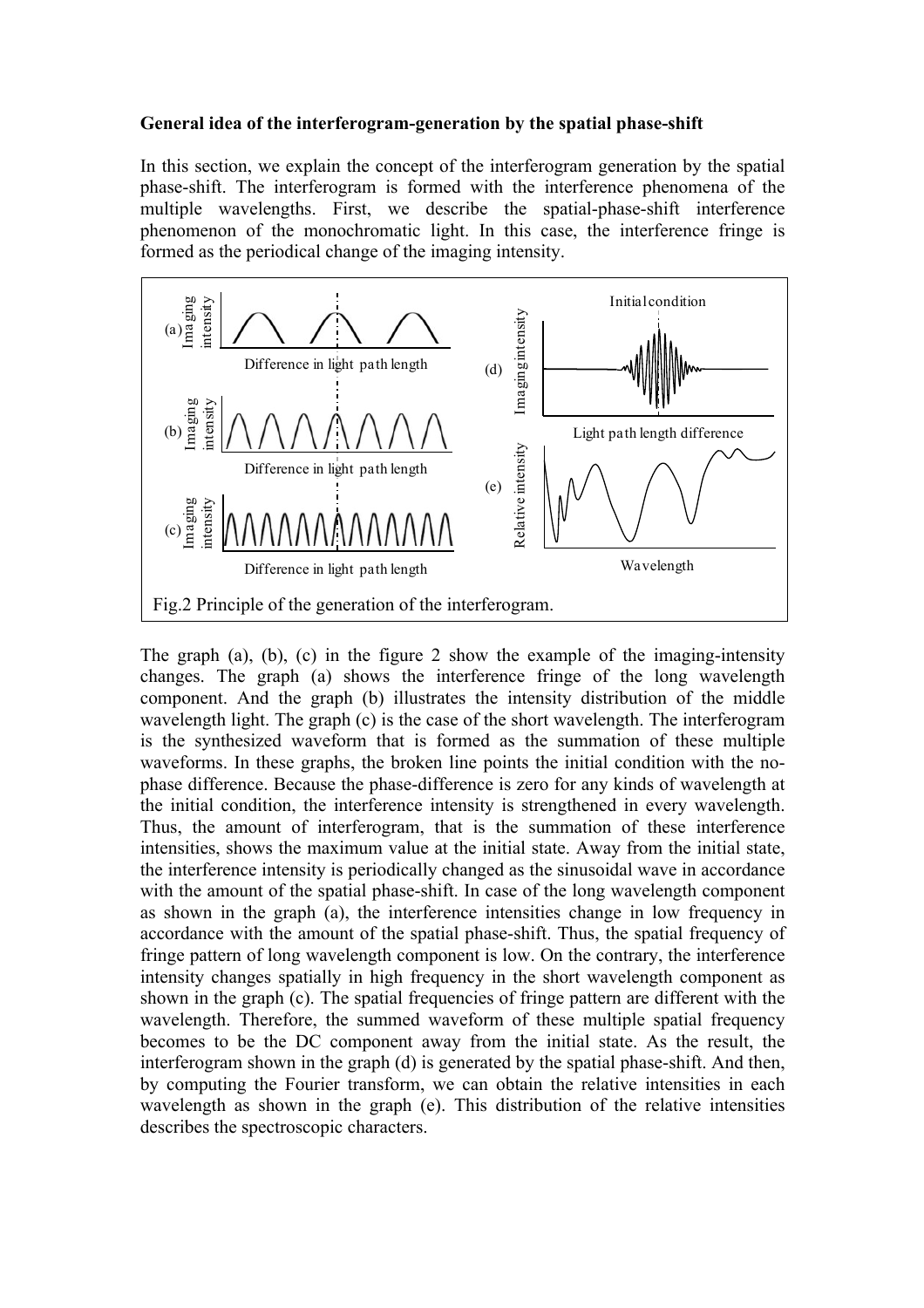# **The portable Mid-infrared Fourier Spectroscopy Apparatus**

The portable mid-infrared Fourier spectroscopy apparatus is shown in figure 3. The germanium lenses which have high transmission in the mid-infrared region are used in the optics. The microbolometer (Maker: FILR, Type: Quark 336) was used as the 2 dimensional imaging sensor. The variable phase shifter was actuated by the low-price bimorph type long stroke actuator (Maker: Technohands CO., Ltd, Type: TULA XDT50-045, Stroke: 4.5mm). The proposed optics is a near-common-path phase-shift interferometer with the strong robustness against mechanical vibrations. So, the proposed optics can be constructed as simple optical configuration without antivibration mechanism. From the above reasons, the low-price, compact and high portability spectroscopy apparatus can be achieved by using the proposed method. Moreover, the spectroscopic imaging can be realized not only under a prepared environment such as laboratory, but also under the unstructured environment such as outdoor.



Fig. 3 The portable mid-infrared Fourier Spectrometer and specification

# **Performance evaluations of the portable mid-infrared spectroscopy apparatus**

The performance of the portable mid-infrared spectroscopy apparatus is evaluated by obtaining the line spectrum of  $CO<sub>2</sub>$  laser (Maker: Access Laser, Wavelength: 10.6)  $[µm]$ , Half bandwidth:  $0.5$   $[µm]$ ). The mid-infrared light emitted from the light source CO<sub>2</sub> laser transmitted the pinhole which was installed on the measurement plane. The phase difference was given to the half of flux by the variable phase filter. The interferogram was gotten by the mid-infrared 2-dimensional array sensor on the imaging plane. That is shown in figure 3. Then, the spectroscopy characteristics can be obtained using the mathematical Fourier transform algorithm. As the figure 3 shows, the line spectrum of  $CO<sub>2</sub>$  laser can be confirmed at the wavelength 10.6  $\mu$ m with the half bandwidth 0.5µm. That is same as the specifications of the light source  $CO<sub>2</sub>$  laser. So, the proposed the portable mid-infrared spectroscopy apparatus can obtain the mid-infrared Fourier spectroscopic imaging. That was demonstrated by obtaining the line spectrum of a  $CO<sub>2</sub>$  laser.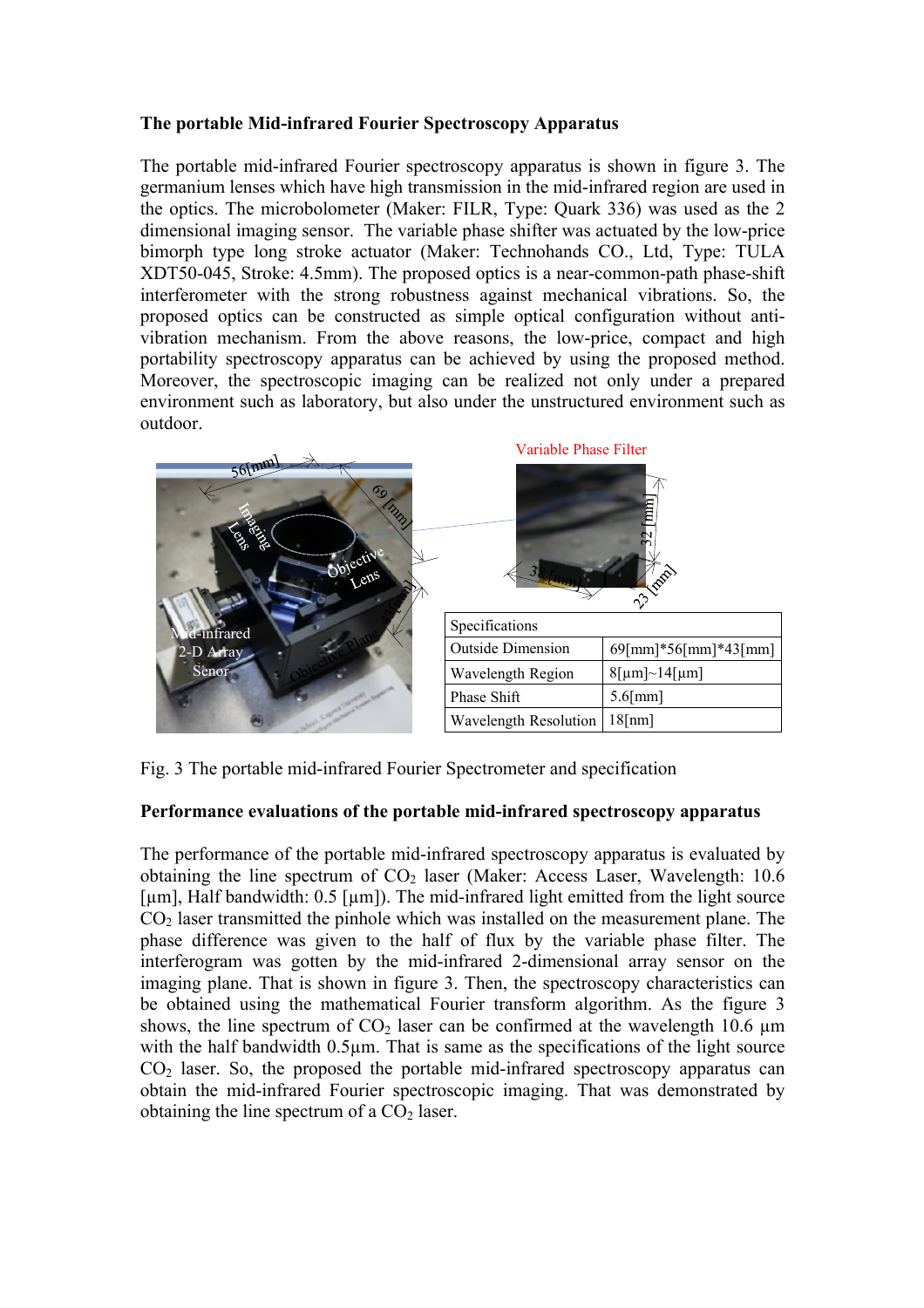

Fig. 4 Obtainedline spectrum of CO2laser by portable mid-infrared Fourier spectroscopy apparatus

We demonstrated the feasibility of the mid-infrared imaging of the whole human face without active illuminations. The radiation light was emitted from human heat (Temperature: around 300K). In this evaluation, to measure the whole face area, the optical magnification of the conjugate imaging unit was set to  $0.025 \times$ . Using the midinfrared camera (Maker: FILR, Type: Quark 336). The observation image of a whole human face is shown in the figure 7. In the future, the spectroscopic image of a whole human face will be obtained and the quantitative measurement will be conducted.





#### **One-shot Fourier Spectroscopic Imaging**

Figure 6 shows the optical path of the proposed Fourier spectroscopic imaging that is based on the spatial phase-shift as the transmission type. The left side and the right side picture show the side and top view of the proposed method respectively. As shown in the side view, the objective beam is collimated by the objective lens and form the image in a line (perpendicular to the paper). And as shown in the top view, we introduce the relative-type phase-shifter into the infinity optical-imaging system. The objective beam reaches to the imaging plane to be inclined with respect to the principal axis. The relative-type phase-shifter is constructed with the two kinds of mirror as show in Fig.3. One is the reference mirror and another one is the tilt mirror. The tilt mirror is relatively inclined to the reference mirror. Thus, the relative phasedifference between the half fluxes of objective beams is given by the spatial phaseshift. Therefore, the wavefront of the two objective beams reach the imaging plane with arbitrary angle in accordance with the inclination of the tilt mirror. The relative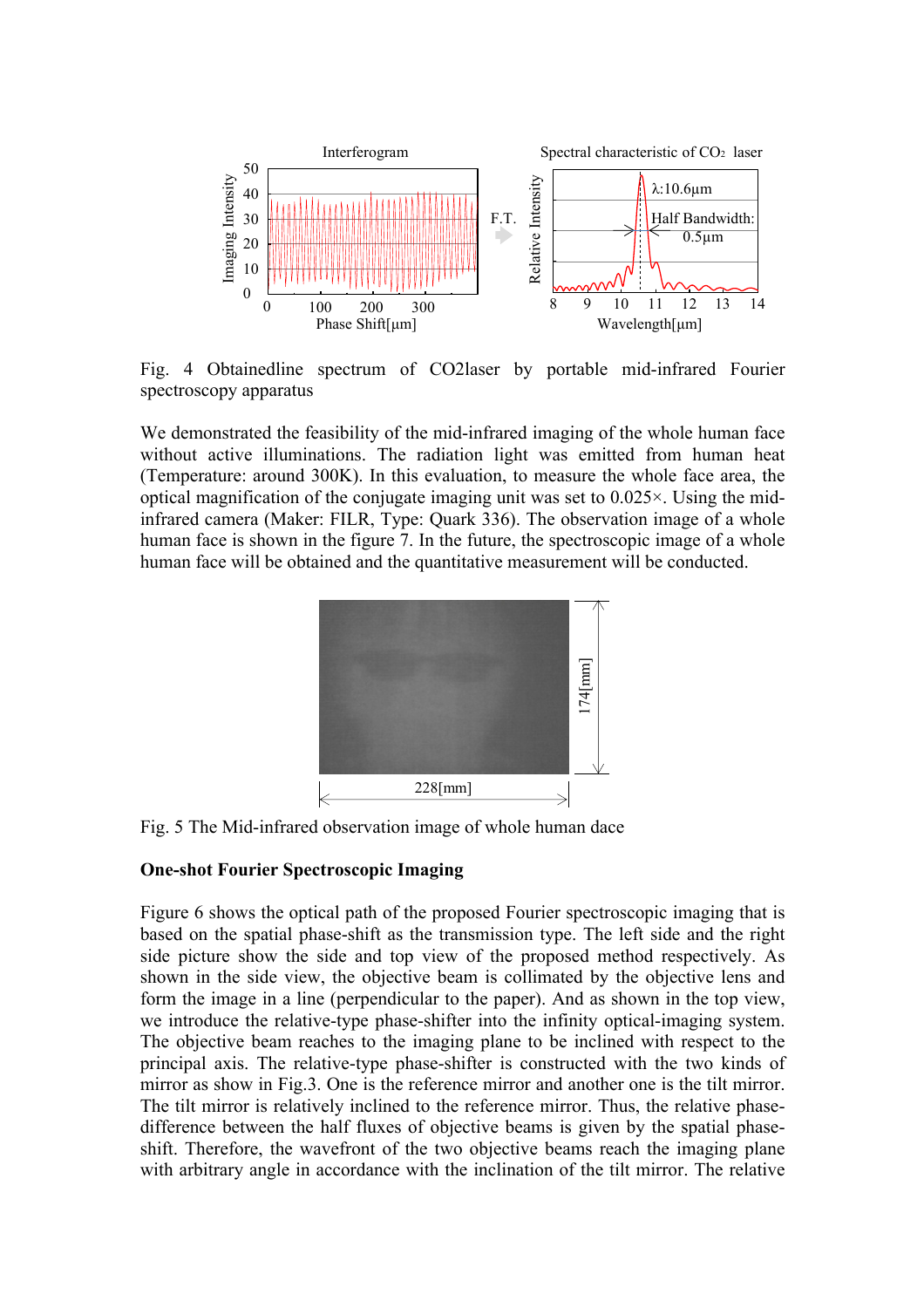incident angle between these beams gives the amount of spatial phase-shift proportional to the spatial distance on the imaging plane. Thus, without the mechanical phase-shifter as time-domain method, the change of interference intensity with the phase-shifted value, that is called interferogram, is spatially formed in a line on the imaging plane with high time resolution.



As shown in Fig.3, in each horizontal pixel-line, the interferograms are formed as the interference fringes by the spatial phase-shift. In other words, the spectroscopic characters are expressed as the periodical line-and-space fringes. And then, after these interferograms are calculated by Fourier transform algorism, the spectral characteristics are obtained in each horizontal pixel-line. Thus, we can realize the onedimensional Fourier spectroscopic measurement with one-shot imaging.



Fig.7 The trail product of the little-finger-size one-shot spectroscopic tomography.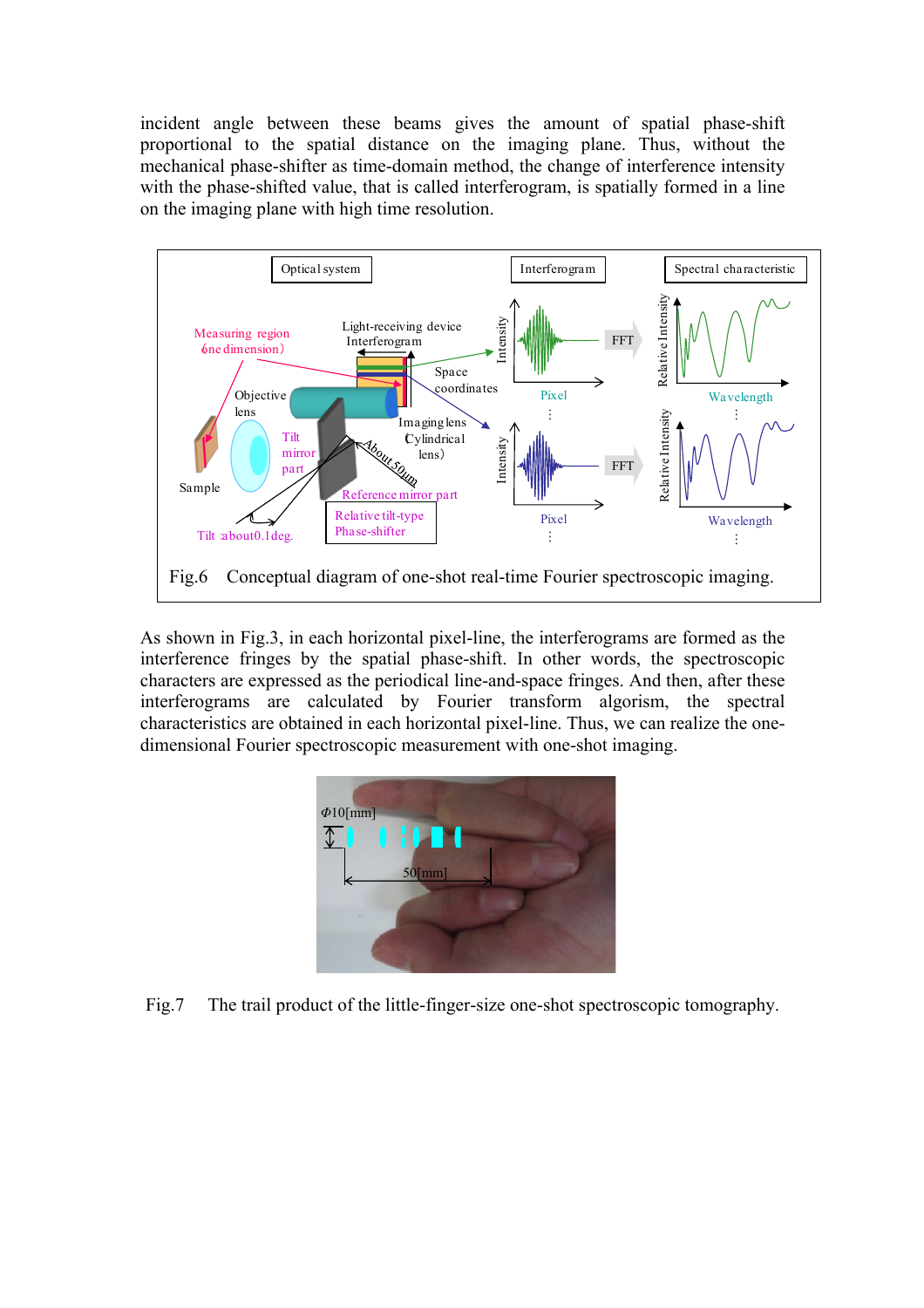# **Advantages of proposed method over the imaging type 2-dimensional Fourier spectroscopy**

In previous study, we proposed the imaging type 2-dimensional Fourier spectroscopy. This is the time-domain phase-shift-interferometer between the object lights. Because the imaging-type 2-dimensional Fourier spectroscopy is the near-common-path interferometer, the one of the advantages is the strong robustness to the disturbance inside the optical system. And because this optical system doesn't use the reference light, the optical equipment can be constructed as the simple structure with high portability. And, based on the imaging optics, this spectroscopic imaging secures the high spatial-resolution.

But the disadvantage of this technology is the low time-resolution caused by the timedomain phase-shift operation. To apply this method into the unconstructed environment, the temporal fluctuation of the target object, such as atmospheric disturbance, is the main issue. To improve the low time-resolution, we introduce the spatial phase-shift interferometric method into this method. In this proposed method, the phase-shift interference phenomenon is generated spatially in a moment. For this purpose, we assign the one dimension of the light receiving device to the spatialphase-shift space. Thus, this method is capable of the one-shot measurement of the one-dimensional spectroscopic imaging.

# **Social Impacts**

Number of diabetic patient around the world has increased over 285 million in 2010. Controlling the blood sugar level of those diabetic patients has the utmost importance to avoid endangering their health further. Hence daily monitoring is the way to get a feedback about the current condition and non-invasive, quick method is preferable. However, main impediments of having daily monitoring are availability of simple and efficient equipment and the fear due to the pain of using existing systems. Most hospitals around the world uses needle to take out bloods for testing and which may be painful but amount of pain will mainly depend on the skill of nurse who is taking blood. Portable equipment that we propose here is mainly using non-invasive techniques which ultimately release the pain of patients. Moreover, portability and easiness, and sound technique will make our equipment more efficient. Therefore, it is quite obvious that this equipment will make huge impact on diabetic patients around the world.

One-shot Fourier spectroscopic tomography utilizes the advantage of confocal effect that can limit the measuring depth into the focal plane. Moreover, the spectral lineimaging with high time resolution can be realized by one frame data without mechanical phase-shift operation. In the result, the proposed method is suitable for multi-components and moving biological-tissues. And, the beans-sized and low-price spectroscopic unit that can be installed into smartphones will be available as commodity. It means that we can use this equipment as a healthcare sensor with smart phone or iPhone and ultimately 1.75 Billion smart phone users around the world have an incredible opportunity to check and track their health condition with mobile phones. This will improve the awareness about them and finally will boost the whole health care sector around the world.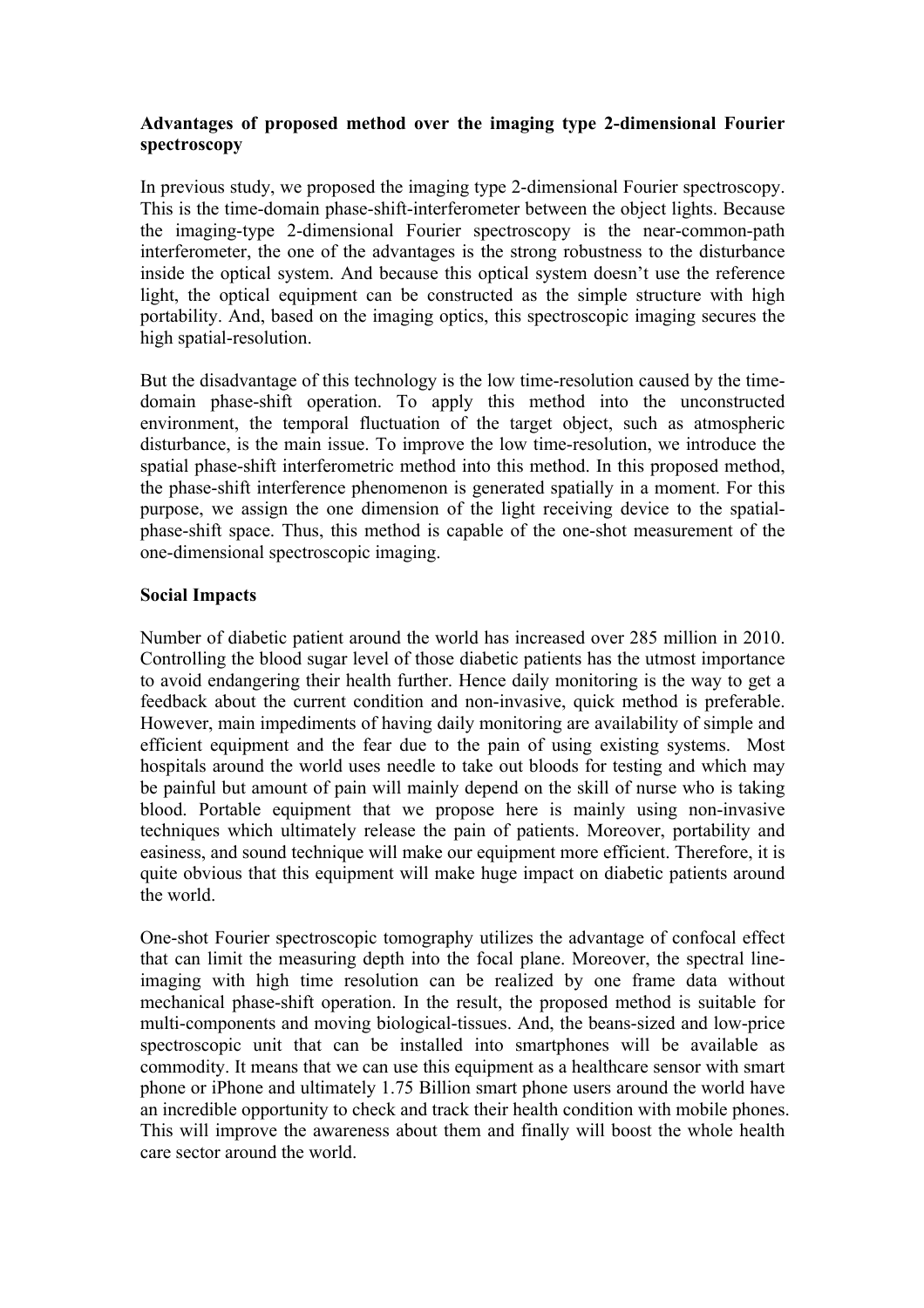### **Conclusion**

The portable mid-infrared Fourier spectroscopy apparatus has been proposed. The high performance evaluations of the portable spectroscopy apparatus have been discussed by using the  $CO<sub>2</sub>$  laser spectroscopy results in the mid-infrared region. For improving to the short wavelength spectroscopic measurement, the phase shift correction method was explained. At the end, we demonstrated the feasibility of the mid-infrared imaging of whole human faces without active illuminations. In the future, the phase shift correction will be conducted and the spectroscopic image of a whole human face will be obtained. One-shot type fourier spectroscopy was introduced and advantages and disadvantages were discussed. Finally social impact of these devices were discussed.